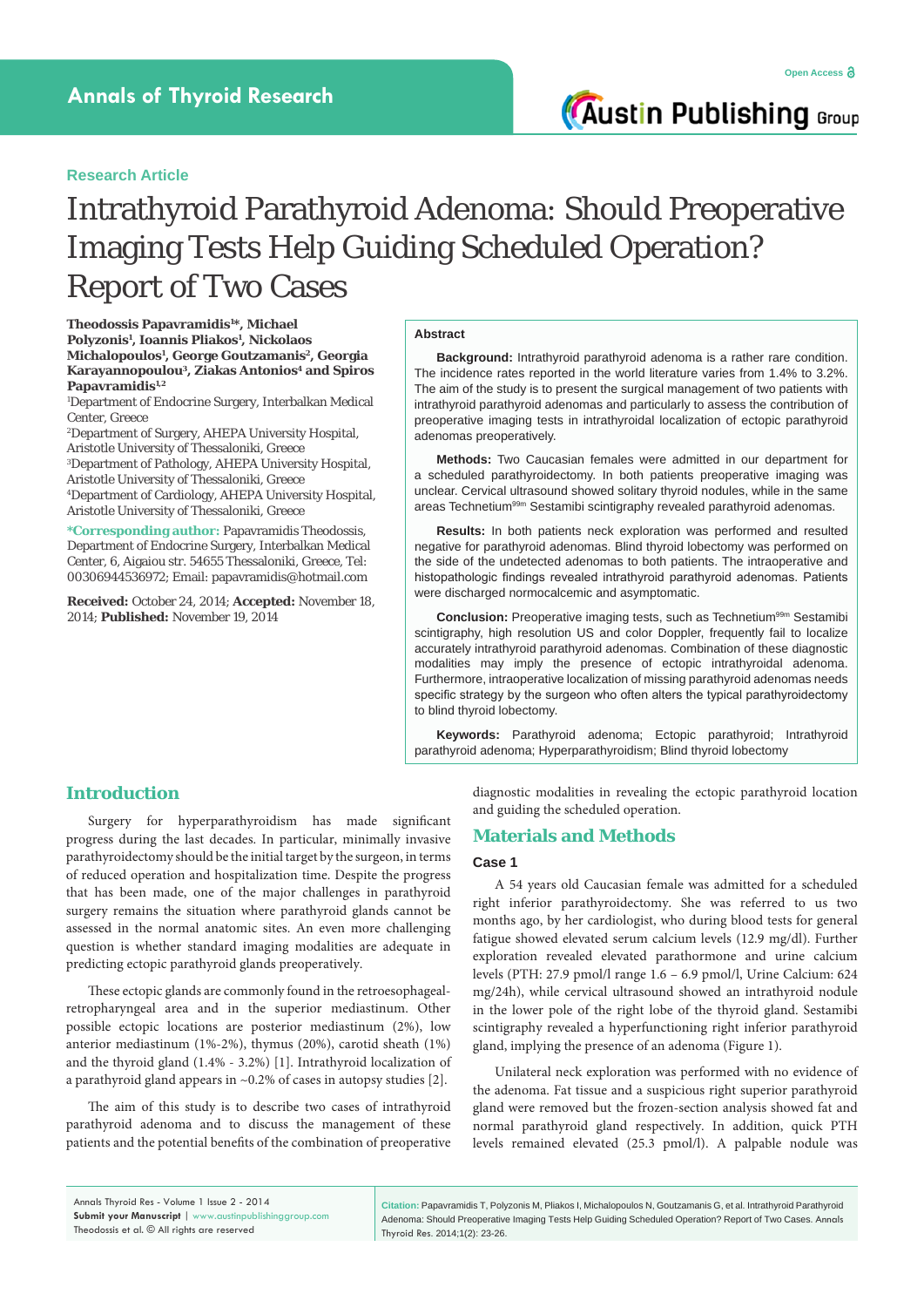# Theodossis Papavramidis **Austin Publishing Group**



**Figure 1**: Case 1 preoperative sestamibi scintigraphy: Arrow shows the hyperfunctioning right inferior parathyroid gland.

found on the inferior pole of the right thyroid lobe and therefore, a blind right thyroid lobectomy was decided and performed. A small yellowish solid mass, inside the inferior pole of the right thyroid lobe was detected and this was assumed to be the missing parathyroid adenoma (Figure 2).

Five minutes after the excision, quick PTH levels dropped at 7.4 pmol/l and the frozen section revealed the intrathyroid parathyroid adenoma. Postoperative course was compensatory and the patient was discharged, 48 hours after the operation. Parathormone and calcium levels returned to normal values 24 hours after operation. The pathological report confirmed the intrathyroid localization of the parathyroid adenoma (Figure 3).

## **Case 2**

A 58 years old female patient was managed for primary hyperparathyroidism. Preoperative blood tests revealed high levels of PTH (PTH: 93.92 pg/ml), and high serum and urine calcium as well (Ca (serum) 12.5 mg/dl, Ca (urine) 310 mg/24h). Symptoms were mild and the rest of the routine blood tests were normal. The cervical ultrasound was negative for an enlarged parathyroid gland, but an intrathyroid nodule in the upper pole of the right lobe of the thyroid gland was detected. Preoperative sestamibi scintigraphy revealed the presence of a right superior parathyroid adenoma (Figure 4). Intraoperatively, the right superior parathyroid gland was not detected but the right inferior parathyroid was found and was removed. Frozen section showed normal parathyroid gland and quick PTH remained elevated (79.37 pg/ml). After negative neck exploration, a blind right thyroid lobectomy was performed and frozen section demonstrated the missing parathyroid adenoma inside the upper pole of the right thyroid lobe. Serum Ca and parathormone levels returned to normal 24h after the operation (8.6 mg/dl and 32.7 pg/ml respectively) and the patient was discharged on the 2nd postoperative day. The pathological report showed the intrathyroid adenoma (Figure 5).

# **Discussion**

Several studies have tried to explain the intrathyroid localization of parathyroid glands and most of them conclude in their embryological origin. More specific, the superior parathyroid glands originate from the epithelium of the dorsal portion of the fourth pharyngeal pouch and descend posteriorly through the neck with the ultimobrachial to



Figure 2: Case 1 right thyroid lobe with incised inferior pole showing the intrathyroid parathyroid adenoma.



**Figure 3**: Case 1 pathological findings: Thick arrow shows parathyroid gland surrounding from thyroid tissue (thin arrow). H-E X 100.



**Figure 4**: Case 2 preoperative sestamibi scintigraphy: arrow shows the location of the parathyroid adenoma (right superior parathyroid gland).

their final destination, which is the dorsal surface of the thyroid lobe [1,3]. The inferior parathyroid glands originate from the dorsal aspect of the third brachial pouch and descend through the neck, usually stopping at the lower border of the inferior thyroid lobe, where they adhere to the thyroid capsule [1]. Wang et al suggested that the primordium of the superior gland on one side might be trapped within the thyroid lobe, as the lateral lobe fuses with the median lobe, resulting in an intrathyroid parathyroid gland [4,5]. This condition refers mostly to the superior glands. However, Thompson et al reported that all intrathyroid parathyroid adenomas involve the inferior parathyroid glands [6]. This study reinforces the theory that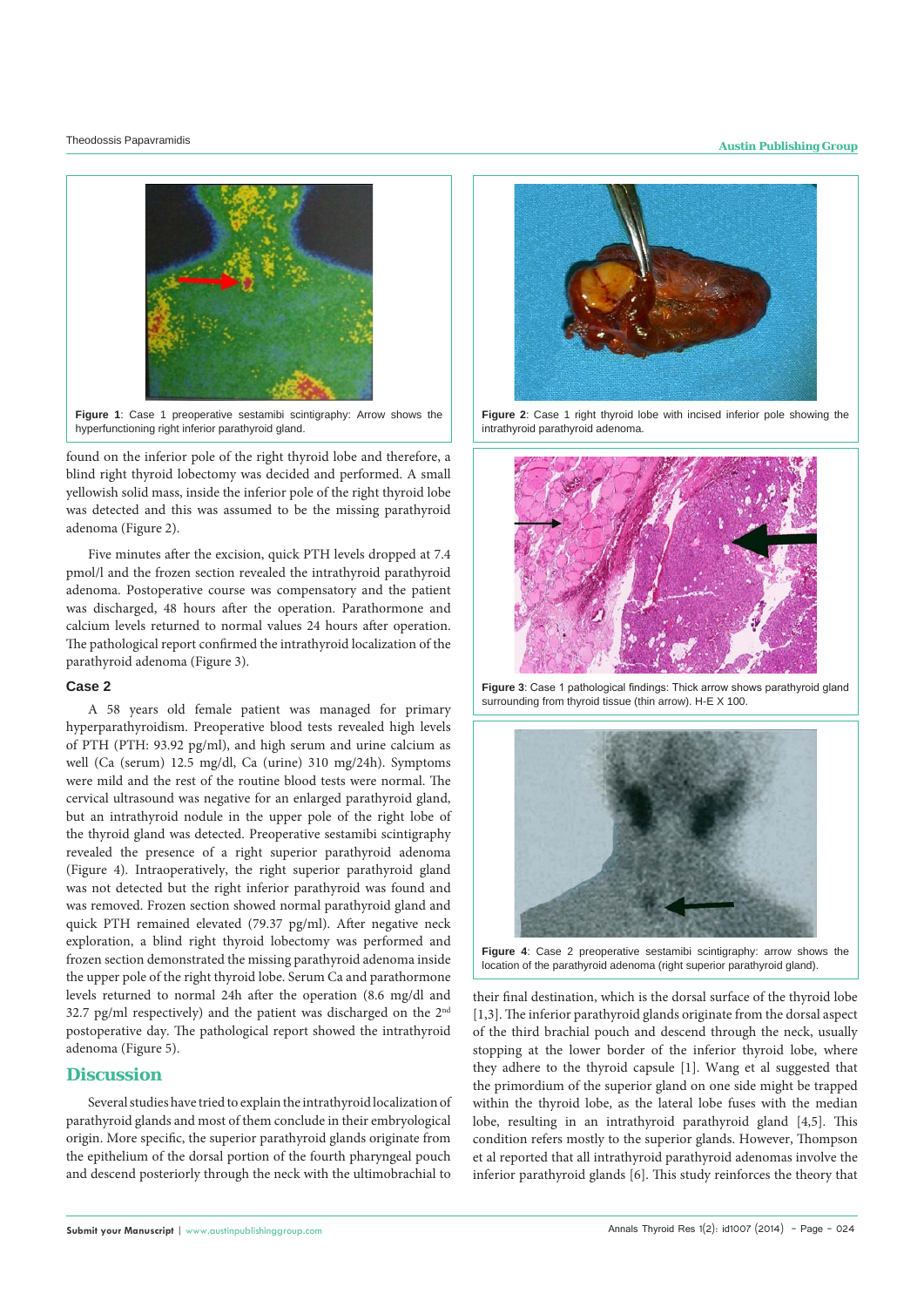



either superior or inferior parathyroid glands may be trapped into the thyroid [1,6,7]. Special consideration should be given to the fact that, in some cases, the parathyroid gland lies in a deep thyroid sulcus and is not a true intrathyroid parathyroid adenoma, but rather an intracapsular one, which should be strictly distinguished from the intrathyroid parathyroid adenoma [1].

In order to detect an intrathyroid parathyroid gland, specific strategy is necessary pre- and intra-operatively. Beus et al reported that thyroid lesions co-exist with hyperparathyroidism in 15-70% of cases whereas co-existence of thyroid cancer and hyperfunctioning parathyroid glands vary from 1.7% to 6% of patients [8]. In such cases, if a hypersecreting parathyroid gland is undetectable, after a standard neck exploration, the surgeon needs to proceed to ipsilateral blind thyroid lobectomy. The excised lobe is detected carefully with parallel incisions in order to localize the adenoma. In most of the cases, the intrathyroid parathyroid adenoma is palpable. Proye et al reported that among 1200 consecutive patients who underwent surgery for hyperparathyroidism, 34 of 47 histologically proven intrathyroid parathyroid glands (43 patients, 3.6%) were visible at the thyroid surface [9]. The intrathyroid existence of the parathyroid adenoma can be verified in frozen sections. Quick PTH can also verify this entity when it is immediately decreased after the excision of the thyroid lobe with the adenoma. Blind thyroid lobectomy should be performed on the side of the missing parathyroid gland even if no nodule is palpable in the thyroid gland.

Preoperative diagnosis of intrathyroid parathyroid pathology remains controversial. High-resolution ultrasonography is a highly sensitive and cost-effective examination, especially when it is performed by an experienced radiologist [7,10-13]. Additionally, color Doppler sonographic detection of the feeding vessels may differentiate the hypervascular parathyroid adenomas from the nodular lesions of the thyroid. The sensitivity of this method varies worldwide, from 70% to 92.5% and the specificity ranges between 50% - 100%, though in patients with multinodular thyroid disease the sensitivity falls off (~64%) [7]. Technetium-99m-sestamibi scintigraphy is a complementary tool, particularly when US fails to identify the adenoma. The overall sensitivity of this method is  $~175\%$ in the patients without co-existence of thyroid lesions and  $~170\%$ in those with additional thyroid pathology [7,14]. Many structures can mimic a parathyroid adenoma, causing imaging methods to fail, such as esophageal diverticulum, small vessels, lymph nodes and thyroid nodules [7]. Furthermore, another diagnostic technique is the intraoperative use of handheld gamma probe in detecting intrathyroid parathyroid adenomas. However, Saaristo et al showed that in unselected patients with primary parathyroidism, preoperative Technetium<sup>99m</sup> Sestamibi imaging is more accurate than intraoperative gamma probe in localization of undetected parathyroid adenomas [15].

The first description of a rapid intraoperative assay for PTH in patients undergoing neck exploration for hyperparathyroidism was by Nussbaum et al, who modified the IRMA (ImmunoRadioMetric Assay), by increasing the temperature of incubation and employing a kinetic enhancer, changing the turnover time to approximately 15 minutes [16]. Subsequently, several other rapid intraoperative PTH assays has been developed, with further reduction of the turnover time. To date, the ICMA (ImmunoChemiluminoMetric Assay) is been used as a base for different kits, which measure the biological active molecule of PTH (1-84) [17]. The simple technique of taking blood sample from a peripheral site (e.g. antecubital vein) and measuring the decrease of PTH at 5, 10 and 20 minutes after excision of the pathologic gland is widely performed [17]. Several criteria for interpreting the intraoperative use of quick PTH have been proposed but most surgeons agree that the excised parathyroid is the pathologic one when a drop of 50% of PTH below preoperative baseline at 10 post-excision minutes is achieved [18]. Apart from the fact that quick PTH is a useful tool for the identification of the pathological side, in correlation with preoperative localization imaging, for the success of a minimally invasive parathyroidectomy and the correct exploration in reoperation cases, it can be grossly beneficial in finding ectopic overactive parathyroid glands, therefore in intrathyroidal existence of parathyroid adenoma. Furthermore, Perrier et al have proposed the PTH measurement in the tissue sample after FNA for intrathyroid node coexisting with hyperparathyroidism and thus a more accurate diagnosis of a possible intrathyroid parathyroid adenoma [17].

In our cases, preoperative cervical ultrasonography failed to identify pathologic intrathyroid parathyroid glands whereas an intrathyroid node was detected in both patients. Further evaluation with Technetium<sup>99m</sup> Sestamibi scintigraphy revealed the presence of parathyroid adenomas without detecting the intrathyroid location in both patients. These findings are consistent with the overall inadequacy of these methods, when trying to distinguish the intrathyroid parathyroid adenoma from thyroid nodules. The combined ultrasonographic and scintigraphic results showed the possibility of the intrathyroid localization of the adenomas, which helped to the more accurate planning of the surgery towards minimally invasive operation. Further neck exploration which would have caused prolonged operating time and possible higher morbidity has been avoided, in favor of minimally invasive procedure.

# **Conclusion**

Intrathyroid parathyroid adenoma is a rare entity with controversial preoperative imaging results. Preoperative cervical ultrasonography with sestamibi scintigraphy combined with intraoperative rapid PTH measurement is a standard procedure. Blind thyroid lobectomy concerning the ipsilateral thyroid lobe with the suspicious parathyroid gland, is the necessary procedure when the hyperfunctioning parathyroid gland cannot be assessed.